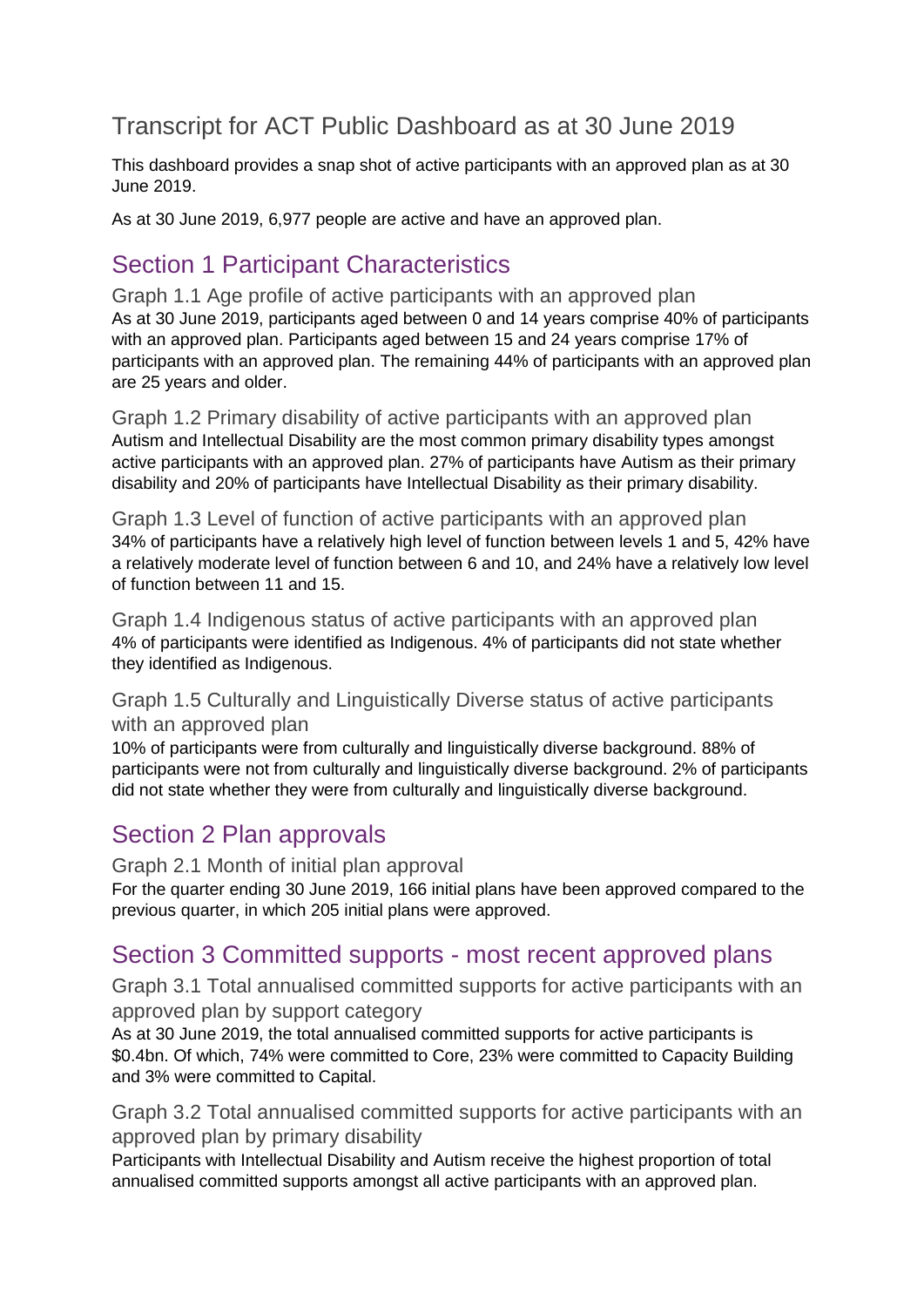Participants with Intellectual Disability receive 30% of the total committed supports, while participants with Autism receive 17% of the total committed supports.

Graph 3.3 Total annualised committed supports for active participants with an approved plan by age group

The 0 to 14, 15 to 24, and 25+ age groups represent 13%, 15% and 72% respectively of total committed supports.

Graph 3.4 Total annualised committed supports for active participants with an approved plan by level of function

Participants with level of function between 11 and 15 have relatively lower function or a higher level of disability, and they receive 59% of total committed supports. Participants with level of function between 6 and 10 have a relatively moderate level of function or disability, and they receive 32%. Participants with a level of function between 1 and 5 have relatively high level of function or a low level of disability, and they receive 8% of total committed supports.

# Section 4. Annualised committed supports - most recent approved plans

Graph 4.1 Distribution of active participants with an approved plan by annualised committed support band

As at 30 June 2019, 16% of active participants with an approved plan have annualised committed supports in the range \$10,001-\$15,000, 14% in the range \$5,001-\$10,000, and 13% in the range \$30,001-\$50,000.

Graph 4.2 Average annualised committed supports for active participants with an approved plan by primary disability

Participants with Spinal Cord Injury as their primary disability constitute 1% of active participants and receive the highest amount of annualised committed supports, followed by Acquired Brain Injury which constitutes 3% of active participants.

Graph 4.3 Average annualised committed supports for active participants with an approved plan by age group

Participants in the 35 to 44 years age group receive the highest amount of average annualised committed supports, and the 45 to 54 years age group receive the second highest amount of average annualised committed supports.

Graph 4.4 Average annualised committed supports for active participants with an approved plan by level of function

The average annualised committed supports for participants with relatively high functional capacity (corresponding to a level of function between 1 and 5) is \$14,362, whereas the average annualised committed supports for participants with relatively low functional capacity (corresponding to a level of function between 11 and 15) is \$140,584.

# Section 5. Providers

Graph 5.1 Registered providers by entity type

As at 30 June 2019, there are 1,643 registered providers, 404 are Sole Traders and 1,239 are Organisations.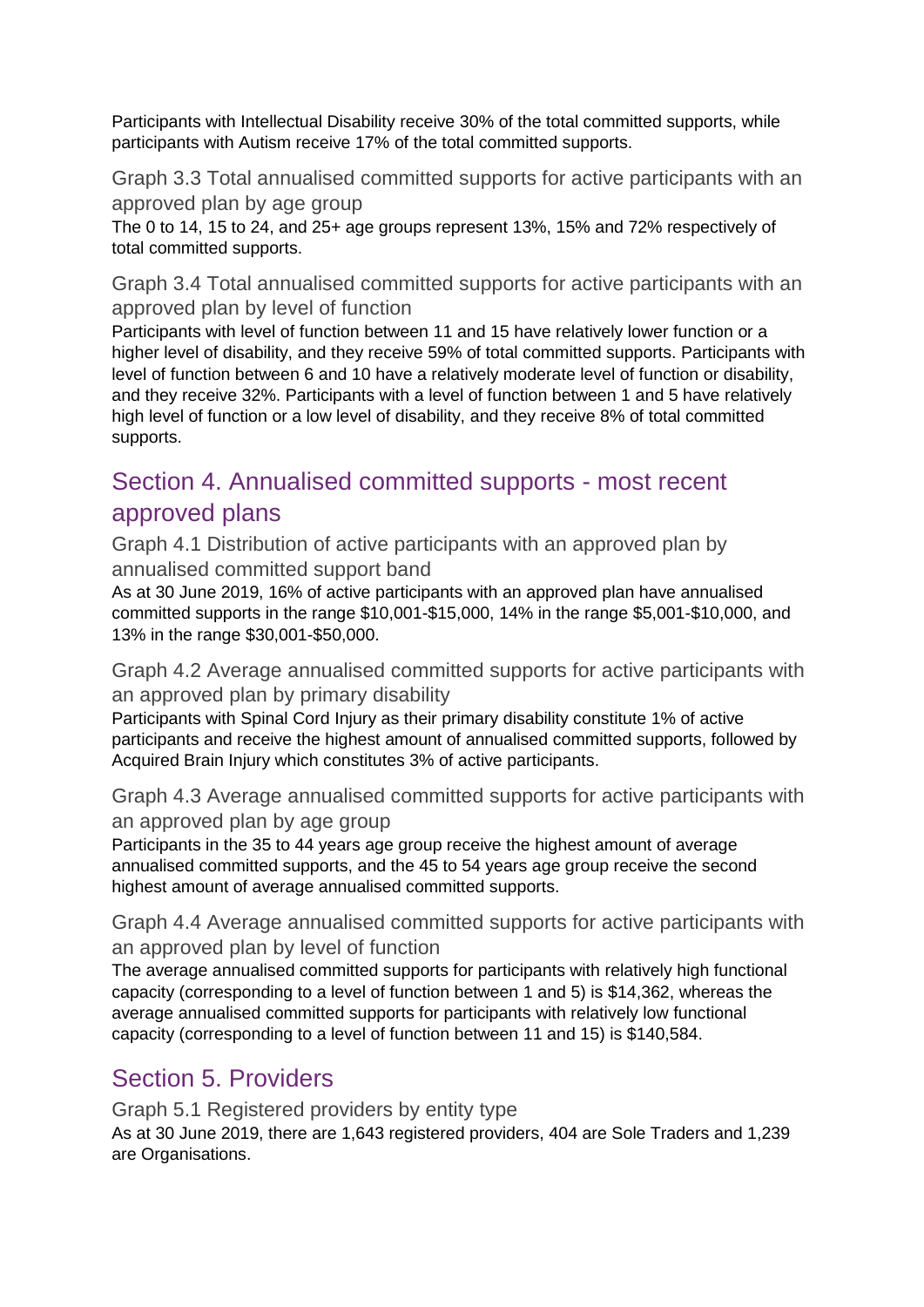Table 5.2 Registered providers by registration group

The most common registration groups are Assistance products for personal care and safety (513 providers registered), followed by Personal Mobility Equipment (366 providers registered) and Household tasks (342 providers registered).

## Section 6. Participants and carers outcomes and support packages by participant age group

Participants and carers outcome indicators reported are from baseline outcomes data collected on participants when they receive their initial plan. Outcomes data was collected using the Short Form Outcomes Framework (SFOF) questionnaires. Participants with an initial plan approved during the period between 1 July 2016 and 30 June 2019 are included.

Participant age group: birth to before starting school

Description of key participant outcome domains: Outcome statements for children aged 0-6 years (or school entry):

1. Children gain functional, developmental and coping skills that are appropriate to their ability and circumstances / specialist services.

2. Children show evidence of self-determination in their everyday lives.

- 3. Children participate meaningfully in family life.
- 4. Children participate meaningfully in community life.

### Graph 6.1 Selected participant outcome indicators from participants aged between birth and before starting school

For participants age 0 to before starting school: 55% of parents or carers have concerns in 6 or more areas; 70% say their child is able to tell them what he or she wants; 61% of children can make friends outside family; 60% of children participate in age appropriate community, cultural or religious activities; and 63% of children are welcomed or actively included.

Description of key carer outcome domains:

Outcome statements for families / carers of children with disability aged 0-6 years:

- 1. Families know their rights and advocate effectively for their children.
- 2. Families feel supported.

3. Families are able to gain access to desired services, programs, and activities in their community.

- 4. Families help their children develop and learn.
- 5. Families enjoy health and wellbeing.

### Graph 6.3 Selected carer outcome indicators from participants aged 0 to 14 years of age

For carers of participants starting school to 14: 10% receive Carer Payment; 21% receive Carer Allowance; 59% work in a paid job; 53% say they (and their partner) are able to work as much as they want; 84% are able to advocate for their child; 52% have friends and family they see as often as they like; 89% feel confident in supporting their child's development; and 79% rate their health as good, very good or excellent.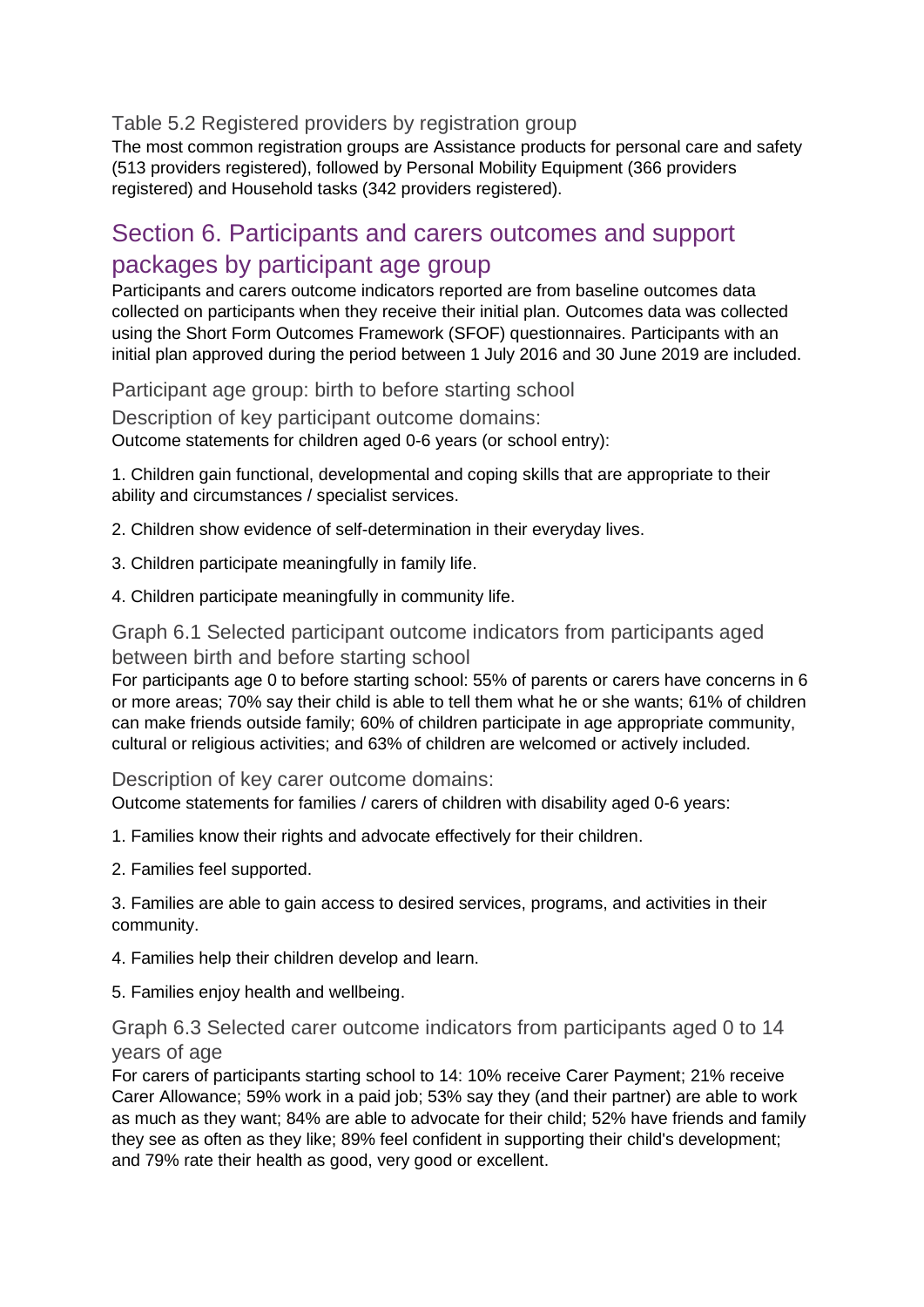Graph 6.5 Distribution of active participants with an approved plan by level of function for age 0 - 6 years

For the 0 to 6 years age group, 70% of participants have a relatively high level of function or low level of disability and 11% have a relatively low level of function or high level of disability.

Graph 6.6 Distribution of active participants with an approved plan by primary disability for aged 0 - 6 years

42% of participants have Developmental delay in the 0 to 6 years age group, while 22% have Autism and 12% have Global developmental delay.

Graph 6.7 Distribution of active participants with an approved plan by annualised committed support band for ages 0 - 6 years

The largest proportion of participants in the 0 to 6 years age group have annualised supports in the \$10,001-\$15,000 range (38% of participants in the age group), followed by \$15,001- \$20,000 (26% of participants in the age group) and \$5,001-\$10,000 (16% of participants in the age group).

Graph 6.8 Total annualised committed supports for active participants with an approved plan by support category for aged 0 - 6 years

Capacity Building - Daily Activities is the support category receiving the most committed supports (84% of the total annualised committed supports for the age group), followed by Core - Daily Activities (6%) and Capital - Assistive Technology (4%).

Participant age group: starting school to age 14

Description of key participant outcome domains: Outcome statements for children aged 7 (or school entry) to 14 years:

1. Children gain functional, developmental and coping skills that are appropriate to their ability and circumstances / specialist services.

2. Children show evidence of self-determination in their everyday lives.

- 3. Children participate meaningfully in family life.
- 4. Children participate meaningfully in community life.

### Graph 6.9 Selected participant outcome indicators from participants between starting school and aged 14

For the 7 to 14 years age group: 28% of children are developing functional, learning and coping skills appropriate to their ability and circumstances; 50% are becoming more independent; 17% spend free time with friends without an adult present; 81% have a genuine say in decisions about themselves; 81% attend school in a mainstream class; 69% make friends with people outside the family; 46% spend time after school and on weekends with friends or in mainstream programs; and 74% are welcomed or actively included.

Description of key carer outcome domains:

Outcome statements for families / carers of children with disability aged 7 to 14 years:

1. Families know their rights and advocate effectively for their children.

2. Families feel supported.

3. Families are able to gain access to desired services, programs, and activities in their community.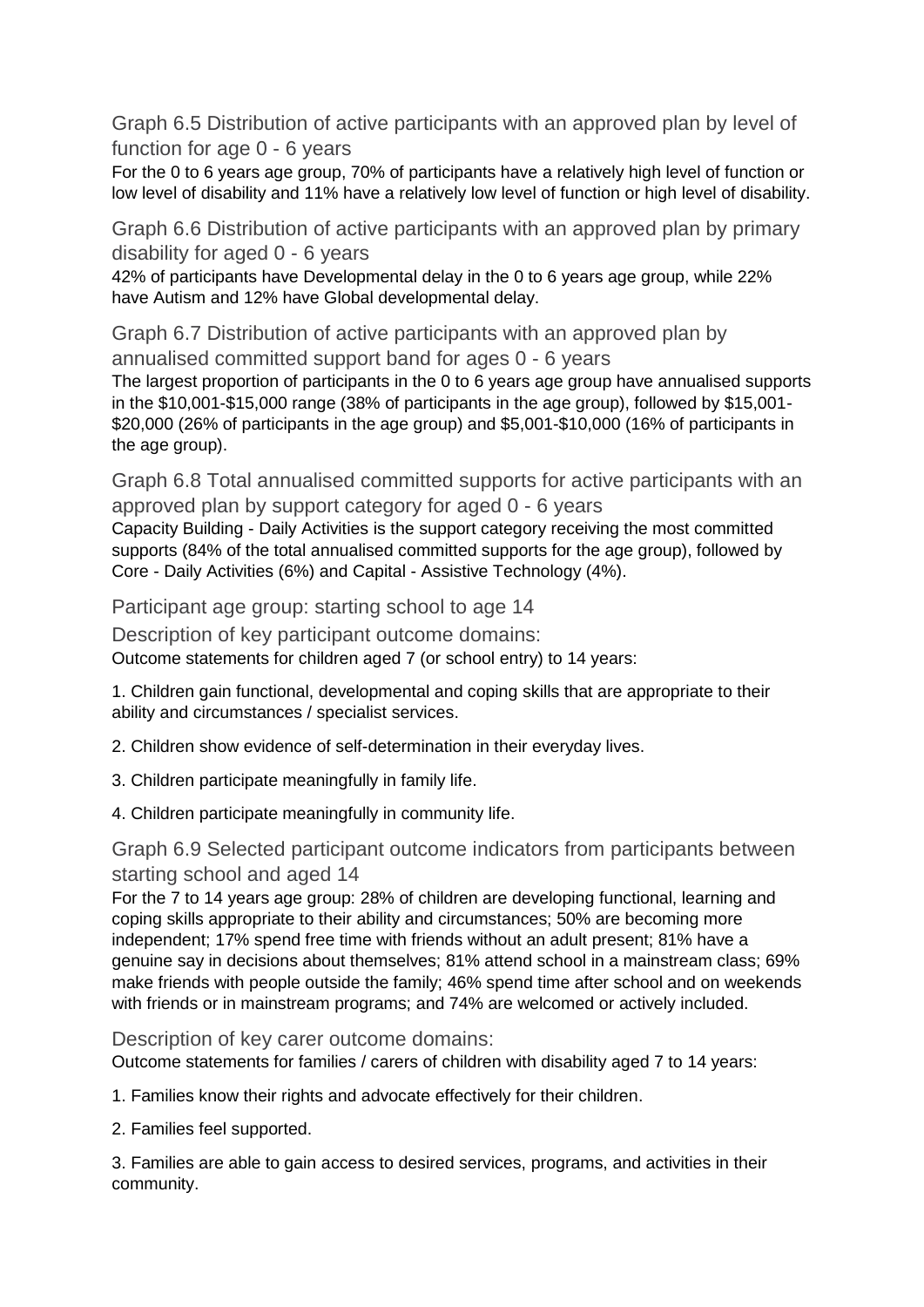- 4. Families help their children develop and learn.
- 5. Families enjoy health and wellbeing.

Graph 6.11 Selected carer outcome indicators from participants aged between birth and aged 14 years

10% receive Carer Payment; 21% receive Carer Allowance; 59% work in a paid job; 53% say they (and their partner) are able to work as much as they want; 84% are able to advocate for their child; 52% have friends and family they see as often as they like; 89% feel confident in supporting their child's development; and 79% rate their health as good, very good or excellent.

Graph 6.13 Distribution of active participants with an approved plan by level of function for age 7 to 14 years

For the 7 to 14 years age group, 49% of participants have a high level of function and 33% have a medium level of function.

Graph 6.14 Distribution of active participants with an approved plan by primary disability for age 7 to 14 years

54% of participants have Autism in the 7 to 14 years age group, while 19% have Intellectual Disability and 6% have Developmental delay.

Graph 6.15 Distribution of active participants with an approved plan by annualised committed support band for age 7 to 14 years The largest proportion of participants in the 7 to 14 years age group have annualised

supports in the \$5,001-\$10,000 range (31% of the participants in the age group), followed by \$10,001-\$15,000 (25%) and \$15,001-\$20,000 (13%).

Graph 6.16 Total annualised committed supports for active participants with an approved plan by support category for age 7 to 14 years Capacity Building - Daily Activities is the support category receiving the most committed supports (50% of the total annualised committed supports for the age group), followed by Core - Daily Activities (25%) and Core - Social and Civic (6%).

Participant age group: age 15 to 24

Description of key participant outcome domains: The adult framework consists of 8 participant domains:

- 1. Choice and control.
- 2. Daily living activities.
- 3. Relationships.
- 4. Home.
- 5. Health and wellbeing.
- 6. Lifelong learning.
- 7. Work.
- 8. Social, community and civic participation.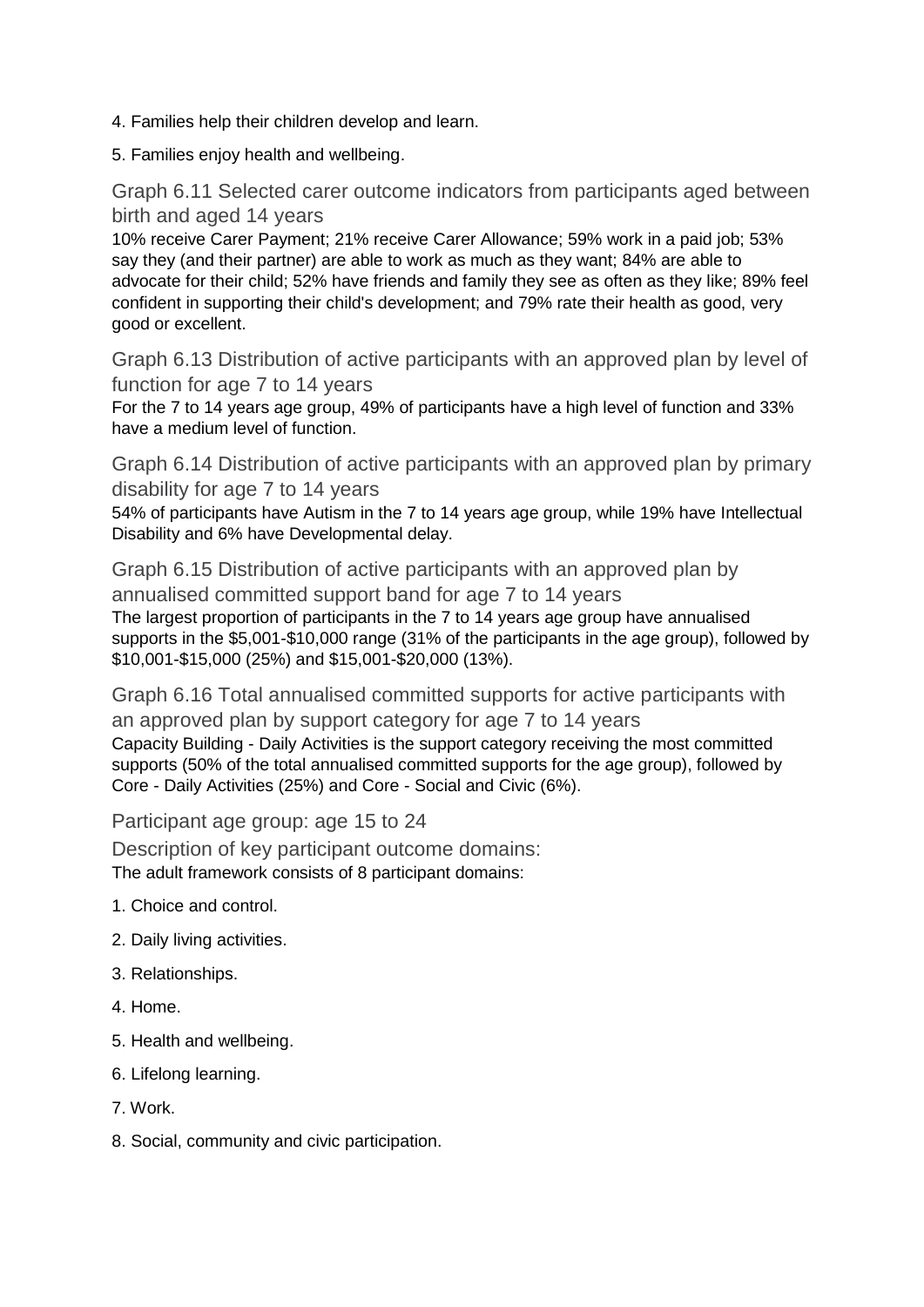Graph 6.17 Selected outcome indicators from participants aged 15 to 24 For the 15 to 24 years age group: 38% are happy with the level of independence/control they have now; 58% choose what they do each day; 23% were given the opportunity to participate in a self-advocacy group meeting; 77% want more choice and control in their life; 26% have no friends other than family or paid staff; 77% are happy with their home; 84% feel safe or very safe in their home; 61% rate their health as good, very good or excellent; 75% did not have any difficulties accessing health services; 63% currently attend or previously attended school in a mainstream class; 26% have a paid job; 14% volunteer; and 36% were actively involved in a community, cultural or religious group in the last year.

Description of key carer outcome domains:

Outcome statements for families / carers of participants aged 15 to 24 years:

1. Families know their rights and advocate effectively for their young person with disability.

2. Families have the support they need to care.

3. Families are able to gain access to desired services, programs, and activities in their community.

4. Families help their young person become independent.

5. Families enjoy health and wellbeing.

Graph 6.19 Selected outcome indicators from carers of participants aged 15 to 24

13% receive Carer Payment; 27% receive Carer Allowance; 69% work in a paid job; 60% are able to work as much as they want; 74% are able to advocate for their family member; 49% have friends and family they see as often as they like; 44% know what their family can do to enable their family member with disability to become as independent as possible; and 66% rate their health as good, very good or excellent.

Graph 6.21 Distribution of active participants with an approved plan by level of function for age 15 to 24 years

For the 15 to 24 years age group, 45% of participants have a medium level of function and 29% have a high level of function.

Graph 6.22 Distribution of active participants with an approved plan by primary disability for age 15 to 24 years

46% of participants have Autism in the 15 to 24 years age group, while 31% have Intellectual Disability and 6% have Cerebral Palsy.

Graph 6.23 Distribution of active participants with an approved plan by annualised committed support band for age 15 to 24 years The largest proportion of participants in the 15 to 24 years age group have annualised supports in the \$30,001-\$50,000 range (15% of the participants in the age group), followed by \$50,001-\$100,000 (14%) and \$5,001-\$10,000 (14%).

Graph 6.24 Total annualised committed supports for active participants with an approved plan by support category for age 15 to 24 years Core - Daily Activities is the support category receiving the most committed supports (43%), followed by Core - Social and Civic (23%) and Capacity Building - Daily Activities (11%).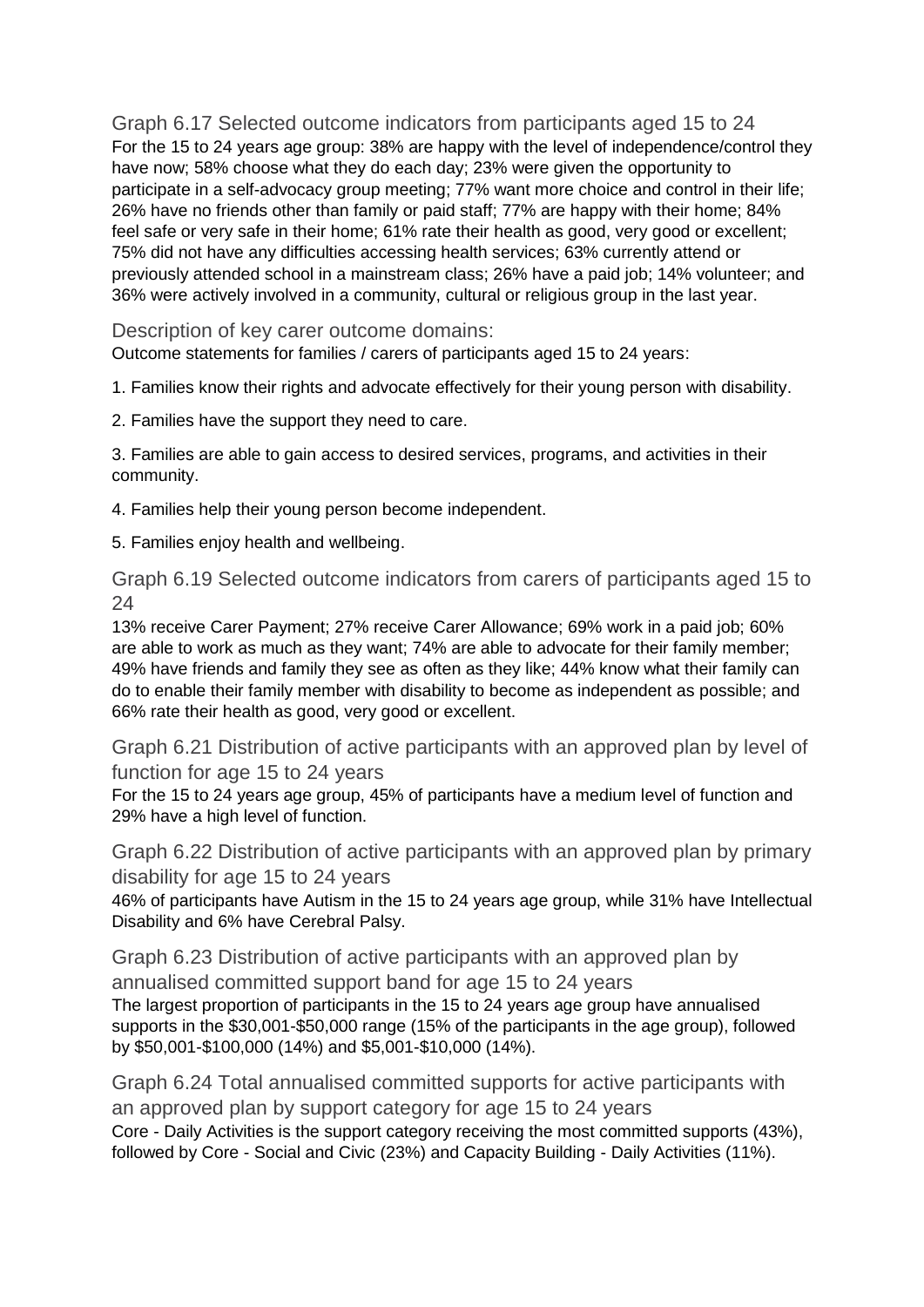Participant age group: age 25 and plus Description of key participant outcome domains The adult framework consists of 8 participant domains:

- 1. Choice and control.
- 2. Daily activities.
- 3. Relationships.
- 4. Home.
- 5. Health and wellbeing.
- 6. Lifelong learning.
- 7. Work.
- 8. Social, community and civic participation.

Graph 6.25 Selected outcomes indicators from participants aged 25 and plus For the 25 years and older age group: 78% choose what they do each day; 29% were given the opportunity to participate in a self-advocacy group meeting; 72% want more choice and control in their life; 27% have no friends other than family or paid staff; 69% are happy with their home; 66% feel safe or very safe in their home; 43% rate their health as good, very good or excellent; 62% did not have any difficulties accessing health services; 15% participate in education, training or skill development; of those receiving education, training or skill development, 80% receive it in mainstream settings; 43% were unable to do a course or training they wanted to do in the last 12 months; 31% have a paid job; 16% volunteer; and 37% were actively involved in a community, cultural or religious group in the last year.

Description of key carer outcome domains The adult framework consists of 5 family / carer domains:

1. Families know their rights and advocate effectively for their family member with disability.

2. Families have the support they need to care.

3. Families are able to gain access to desired services, programs, and activities in their community.

4. Families have succession plans.

5. Families enjoy health and wellbeing.

Graph 6.27 Selected outcome indicators from carers of participants aged 25 and plus

13% receive Carer Payment; 22% receive Carer Allowance; 47% work in a paid job; 54% are able to work as much as they want; 68% are able to advocate for their family member; 46% have friends and family they see as often as they like; 32% have made plans for when they are no longer able to care for their family member with disability; and 63% rate their health as good, very good or excellent.